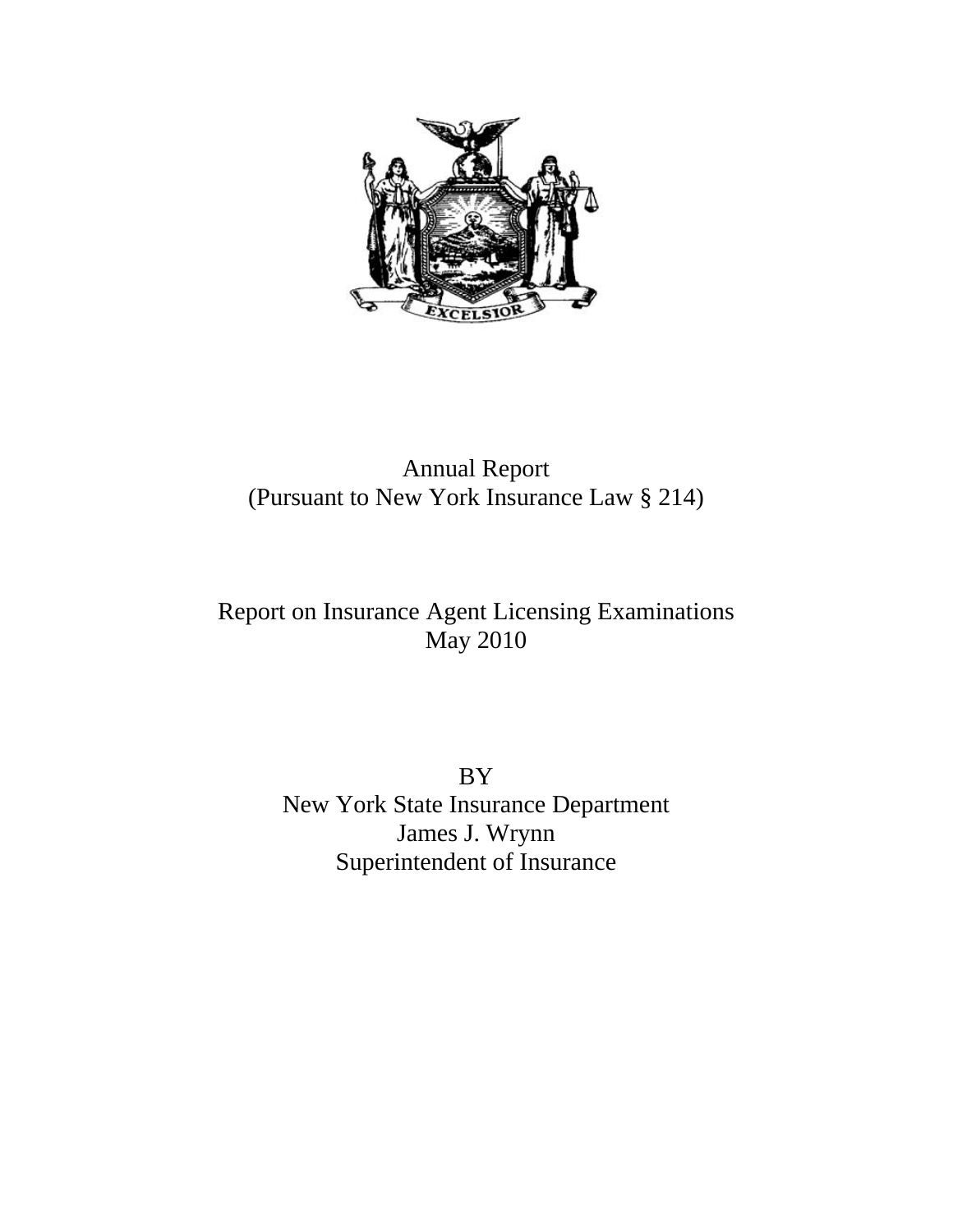## Table of Contents

|                                                      | 1              |
|------------------------------------------------------|----------------|
|                                                      | 1              |
|                                                      | 1              |
|                                                      | $\overline{2}$ |
|                                                      |                |
|                                                      | $\overline{2}$ |
|                                                      | $\overline{2}$ |
|                                                      | 3              |
|                                                      | $\overline{3}$ |
|                                                      | $\overline{3}$ |
|                                                      | 3              |
|                                                      | 3              |
|                                                      | $\overline{4}$ |
|                                                      | 4              |
|                                                      | $\overline{4}$ |
|                                                      | 4              |
|                                                      | 4              |
|                                                      | 5              |
|                                                      | 5              |
|                                                      | 5              |
|                                                      | 5              |
|                                                      | 5              |
|                                                      | 6              |
|                                                      | 6              |
|                                                      | 6              |
|                                                      | 6              |
|                                                      | 6              |
|                                                      | 7              |
|                                                      | 7              |
|                                                      | 7              |
| E. Life, Accident, and Health Insurance Agent/Broker | 7              |
|                                                      | 8              |
|                                                      | 8              |
|                                                      | 8              |
|                                                      | 8              |
|                                                      | 8              |
|                                                      | 9              |
|                                                      | 9              |
|                                                      | 9              |
|                                                      | 9              |
|                                                      | 9              |
|                                                      | 10             |
|                                                      | 10             |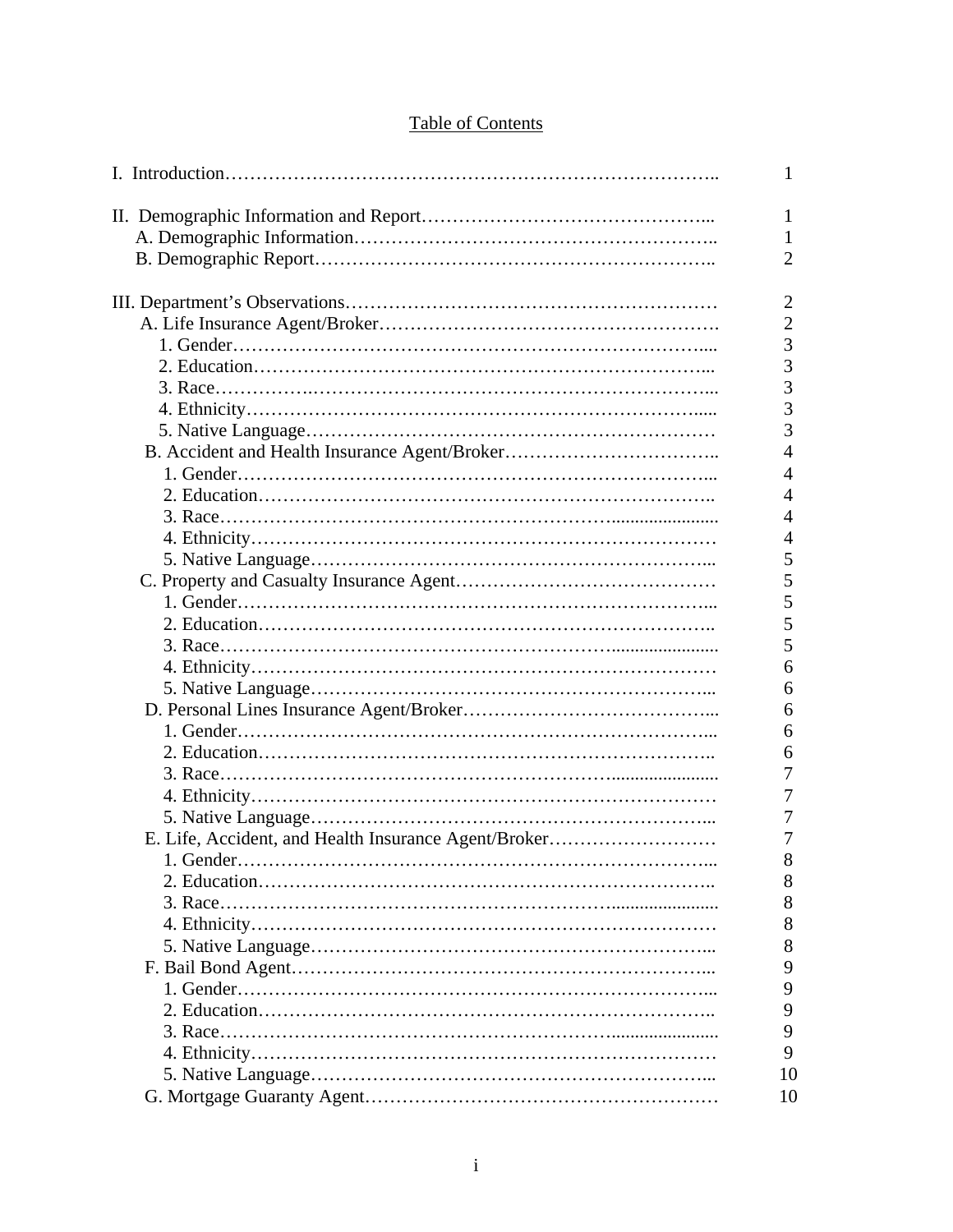|                                                               | 10 |
|---------------------------------------------------------------|----|
|                                                               | 10 |
|                                                               | 10 |
|                                                               | 10 |
|                                                               | 10 |
|                                                               | 10 |
|                                                               | 11 |
|                                                               | 11 |
|                                                               | 11 |
|                                                               | 11 |
|                                                               | 11 |
| I. Life, Accident and Health Insurance Agent/Broker – Spanish | 12 |
|                                                               | 12 |
|                                                               | 12 |
|                                                               | 12 |
|                                                               | 12 |
|                                                               | 12 |
| J. Accident and Health Insurance Agent/Broker - Spanish       | 12 |
|                                                               | 13 |
|                                                               | 13 |
|                                                               | 13 |
|                                                               | 13 |
|                                                               | 13 |
|                                                               |    |
|                                                               | 13 |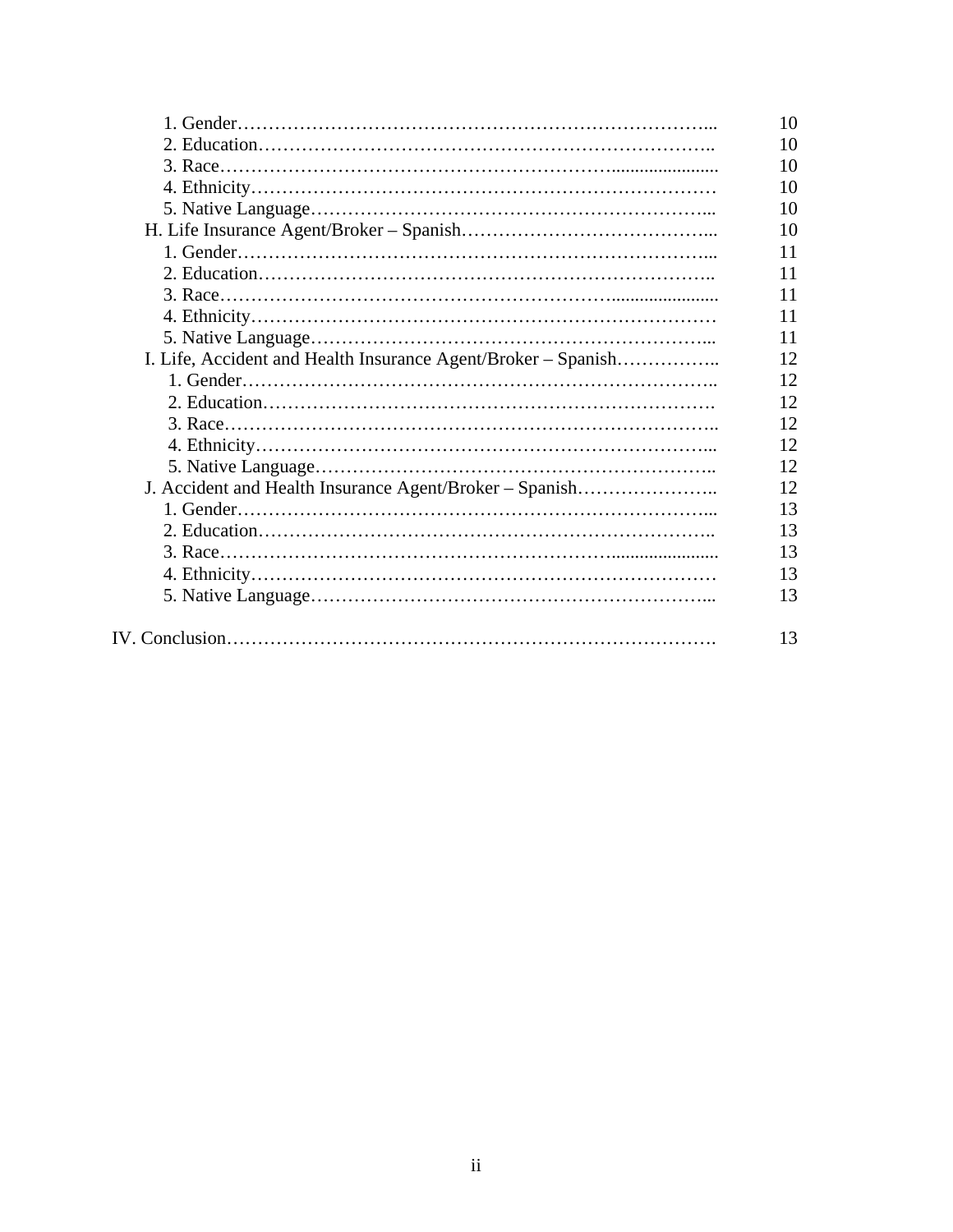#### I. Introduction

 On May 21, 2008, Governor David A. Paterson signed Chapter 77 of the Laws of 2008 into law. Chapter 77 amended the New York Insurance Law to require the Superintendent of Insurance to collect certain information from those persons taking insurance agent licensing examinations, and to perform a study of the insurance agent licensing examinations. Specifically, Chapter 77 added a new Insurance Law  $\S$  2103(f)(3), which requires the Superintendent to request that an applicant taking insurance agent licensing examinations set forth his or her: (1) full name, residence address, business address and mailing address; (2) gender; (3) age; (4) education level; (5) race or ethnicity; and (6) native language. The examination must also include a clear and unambiguous statement that the applicant is not required to disclose his or her gender, native language, highest level of education achieved and race or ethnicity, and that the New York State Insurance Department ("Department") will use the information for statistical purposes only.

 Chapter 77 also added a new Insurance Law § 214, which requires the Superintendent to perform a study of the insurance agent licensing examinations required by Insurance Law § 2103. The study must include, at a minimum, the total number of examinees, the passing rate of all examinees, and the mean scores on the examination. In addition, the study must examine the correlation between the aforementioned items and "the applicants' native language, level of education, gender, race and ethnicity." The Superintendent must complete the study by January  $1<sup>st</sup>$  of each year.

 Chapter 77 of the Laws of 2008 went into effect September 2008. This report has been developed in accordance with Insurance Law § 214.

- II Demographic Information and Report
	- A. Demographic Information

In accordance with Insurance Law  $\S 2103(f)(3)$ , the registration form for an insurance agent licensing examination sets forth six optional demographic questions. The questions are multiple choice, and ask the applicant to identify his or her gender, age, education level, race, ethnicity, and native language as follows:

Gender: Female; Male; unspecified;

Age: under 18; 18-24; 25-29; 30-34; 35-39; 40-44; 45-49; 50-54; 55-59; 60-64; 65 and over; unspecified; I decline to participate;

Education: high school or GED; some college; 2-year college degree (associates); 4-year college degree (BA - BS); masters degree; doctoral degree; unspecified; I decline to participate;

Race: American Indian and Alaska Native; Asian; Black or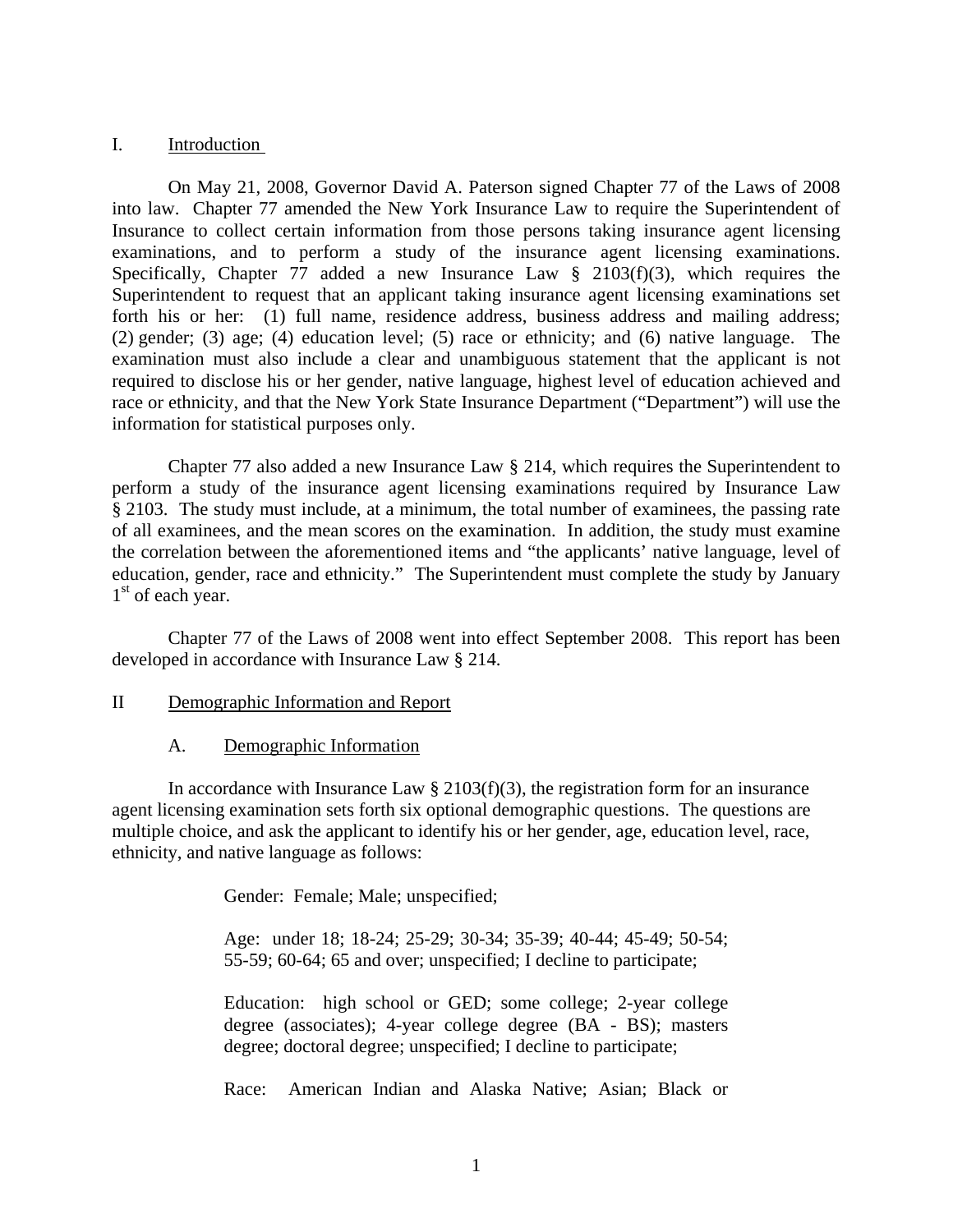African American; Native Hawaiian and Other Pacific; White; Two or more races; unspecified; I decline to participate;

Ethnicity: American/Canadian; Chinese; Cuban; Dutch; English; Filipino; French; German; Irish; Italian; Japanese; Korean; Mexican; Polish; Puerto Rican; Russian; Scottish; Swedish; Vietnamese; other Asian; other European; other Hispanic or Latino; unspecified; I decline to participate; and

Native Language: Arabic; Chinese; English; French; German; Italian; Korean; Polish; Russian; Spanish; Tagalog; Vietnamese; unspecified; I decline to participate.

An applicant may not leave any demographic question blank – he or she must specify an answer. Therefore, if the applicant does not wish to participate in the study, then he or she must choose "I decline to participate." If an applicant believes that his or her gender, race, education, age, ethnicity, or native language is not specified, then he or she may choose "unspecified."

## B. Demographic Report

 At the Department's request, the Department's testing vendor provided the Department with a demographics report for the period January 1, 2009 through December 31, 2009, a copy of which is attached hereto. The demographic report sets forth certain statistics for each licensing examination. Specifically, it sets forth the total number of examinees, passing rate, and average score<sup>[1](#page-4-0)</sup> for each licensing examination broken down further by gender, age, education, race, ethnicity and native language.

 Overall, 53% of examinees did not identify their gender, race, education, ethnicity, and native language.<sup>[2](#page-4-1)</sup> Therefore, the Department bases its observations on the answers of only the 47% of examinees who voluntarily provided the foregoing information.

#### III. Department's Observations

As a preliminary matter, the Department does not employ statisticians. Therefore, the Department makes observations in this report based only upon the statistics set forth in the demographics report.

#### A.Life Insurance Agent/Broker

<span id="page-4-0"></span><sup>&</sup>lt;sup>1</sup> The figures set forth under "average score" represent the average number of questions answered correctly.

<span id="page-4-1"></span><sup>&</sup>lt;sup>2</sup> With regard to the English language examinations, 52% of examinees chose not to participate by electing "unspecified" or "I decline to participate" in response to the demographic questions, while 48% of examinees chose to participate. Further, 72% of the examinees taking the Spanish language examination chose not to participate, while 28% chose to participate.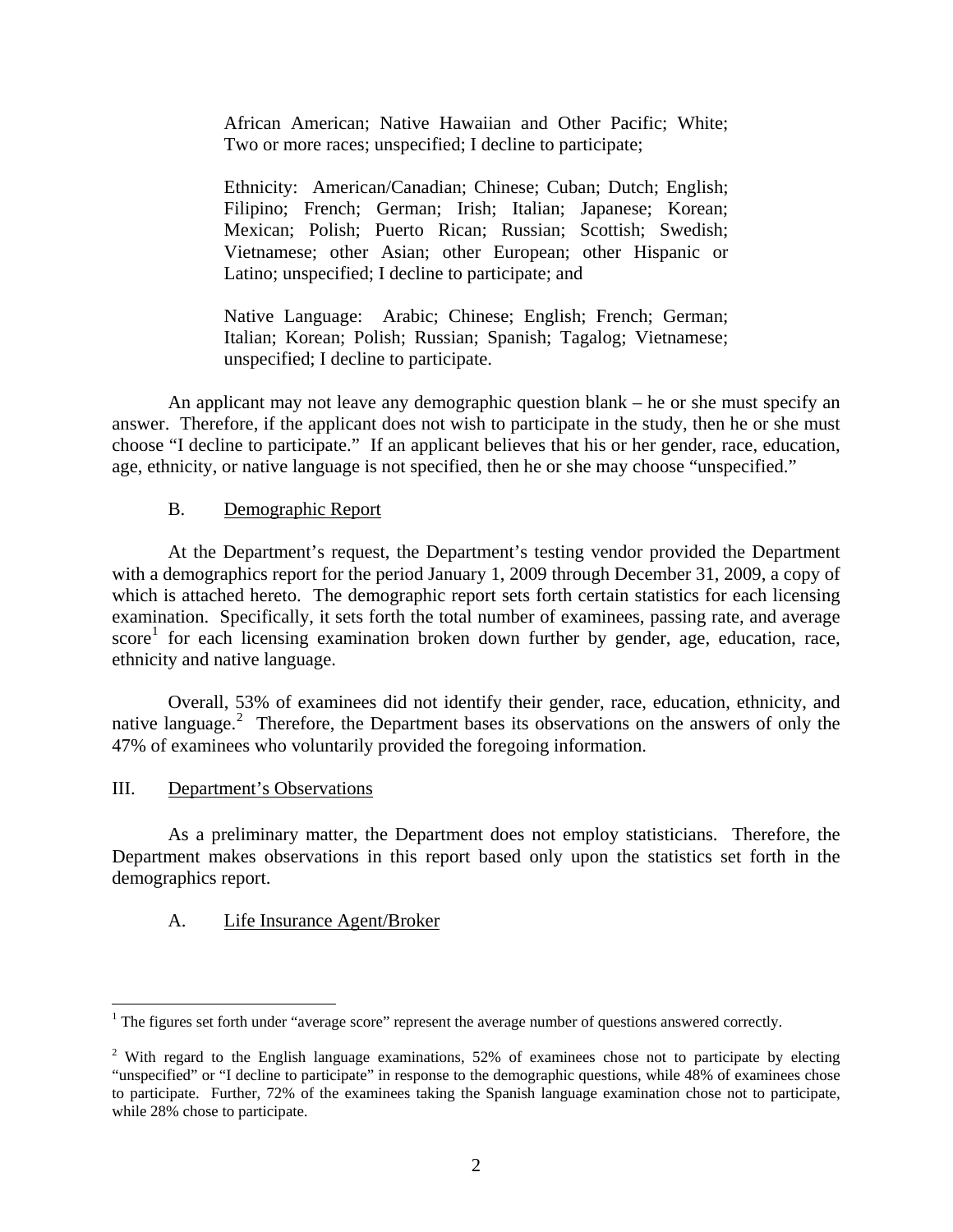7,121 applicants registered to take the life insurance agent/broker examination (#10-51). However, only 7,119 applicants sat for the examination. The examination consists of 100 questions, and an examinee must answer 70 questions correctly to pass. Of the 7,119 applicants who sat for the examination, the passing rate for all examinees was 53.63%, and the average number of questions answered correctly for all examinees was 69.59.

#### 1. Gender

 6,579 examinees identified their gender. Those examinees whom identified themselves as male had a higher passing rate (59.06%) and average score (71.07) than those whom identified themselves as female (47.05% and 67.87, respectively).

## 2. Education

 2,393 examinees identified their education level. Those examinees who identified themselves as having a doctoral degree had the highest passing rate (84.62%), followed by those who identified themselves as having a master's degree (82.95%) and a 4-year college degree (71.75%). With regard to average score, those who identified themselves as having a doctoral degree had the highest average score (81.73), followed by those who identified themselves as having a master's degree (78.03) and those with a 4-year college degree (74.6). Those examinees who identified themselves as having a high school diploma or GED had the lowest passing rate (39.64%) and average score (65.3).

3. Race

 1,914 examinees identified their race. Those examinees who identified themselves as white had the highest passing rate (74.39%) and average score (75.45), followed by those who identified themselves as American Indian and Alaskan Native (60.0% and 65.4, respectively) and those who identified themselves as Asian (52.85% and 68.13, respectively). Those who identified themselves as Native Hawaiian and other Pacific had the lowest passing rate (27.27%) and average score (61.27).

4. Ethnicity

 1,899 examinees identified their ethnicity. Those examinees who identified themselves as Vietnamese had the highest passing rate (100.0%), followed by those who identified themselves as German and Scottish (90.0% and 85.71%, respectively). Those who identified themselves as Vietnamese had the highest average score (84.0), followed by those who identified themselves as German (79.5) and Irish (77.72). The examinees who identified themselves as Mexican had the lowest passing rate (31.03%) and the examinees who identified themselves as Filipino had the lowest average score (65.02).

## 5. Native Language

 2,242 examinees identified their native language. The examinees who identified their native language as Vietnamese had the highest passing rate (100.0%), followed by those who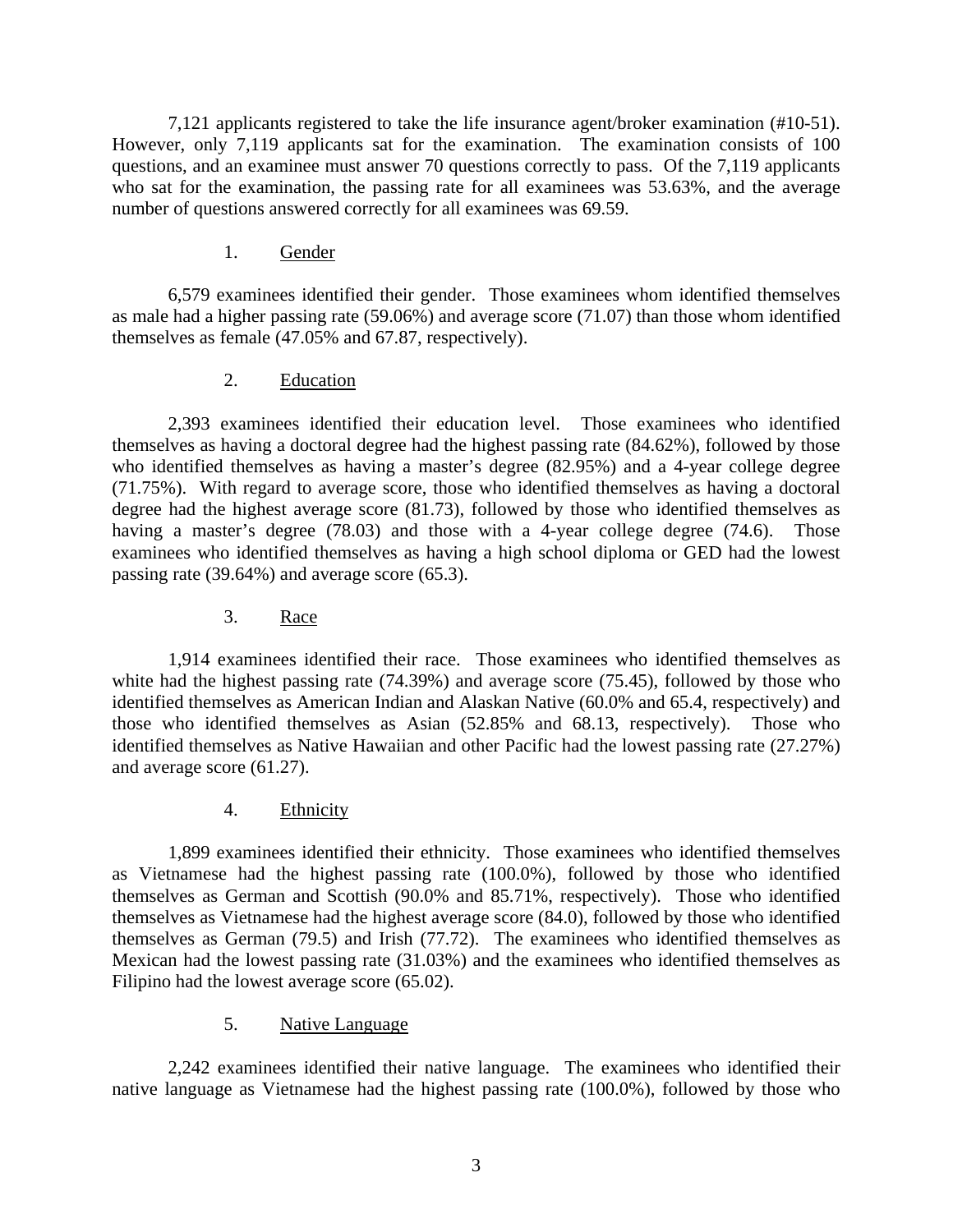identified their native language as Arabic (66.67%) and English (63.01%). Those examinees who identified their native language as Vietnamese had the highest average score (81.25), followed by the examinees who identified their native language as English (72.26), and those examinees who identified their native language as Korean (70.21). The examinees who identified their native language as Tagalog had the lowest passing rate (38.78%), while the examinees who identified their native language as Arabic had the lowest average score (64.0).

## B. Accident and Health Insurance Agent/Broker

 1,144 applicants registered and sat for the accident and health insurance agent/broker licensing examination (#10-52). The examination consists of 100 questions, and an examinee must answer 70 questions correctly to pass. Of the 1,144 applicants who sat for the examination, the passing rate for all examinees was 46.77%, and the average number of questions answered correctly for all examinees was 67.78.

## 1. Gender

 1,078 examinees identified their gender. Those examinees who identified themselves as male had a higher passing rate (49.39%) and average score (68.41) than those who identified themselves as female (44.16% and 67.31, respectively).

## 2. Education

 395 examinees identified their education level. Those examinees who identified themselves as having a doctoral degree had the highest passing rate (100.0%), followed by those who identified themselves as having a 4-year college degree (66.67%) and those who identified themselves as having a 2-year college degree (59.26%). With regard to average score, those who identified themselves as having a doctoral degree had the highest average score (74.67), followed by those who identified themselves as having a 4-year college degree (72.98) and those who identified themselves as having a master's degree (69.26). Examinees who identified themselves as having a high school diploma or GED had the lowest passing rate (26.83%) and the lowest average score (64.61).

## 3. Race

 323 examinees identified their race. Those examinees who identified themselves as two or more races had the highest passing rate (66.67%) and average score (70.8), followed by those who identified themselves as white (60.95% and 70.61, respectively) and Asian (59.62% and 70.4, respectively). Those examinees who identified themselves as American Indian and Alaska native had the lowest passing rate (25.0%) and average score (67.75).

4. Ethnicity

 317 examinees identified their ethnicity. Examinees who identified themselves as Cuban, Mexican, and Vietnamese had the highest passing rate (100.0%), followed by those examinees who identified themselves as Irish (88.24%) and other Asian (85.71%). Those examinees who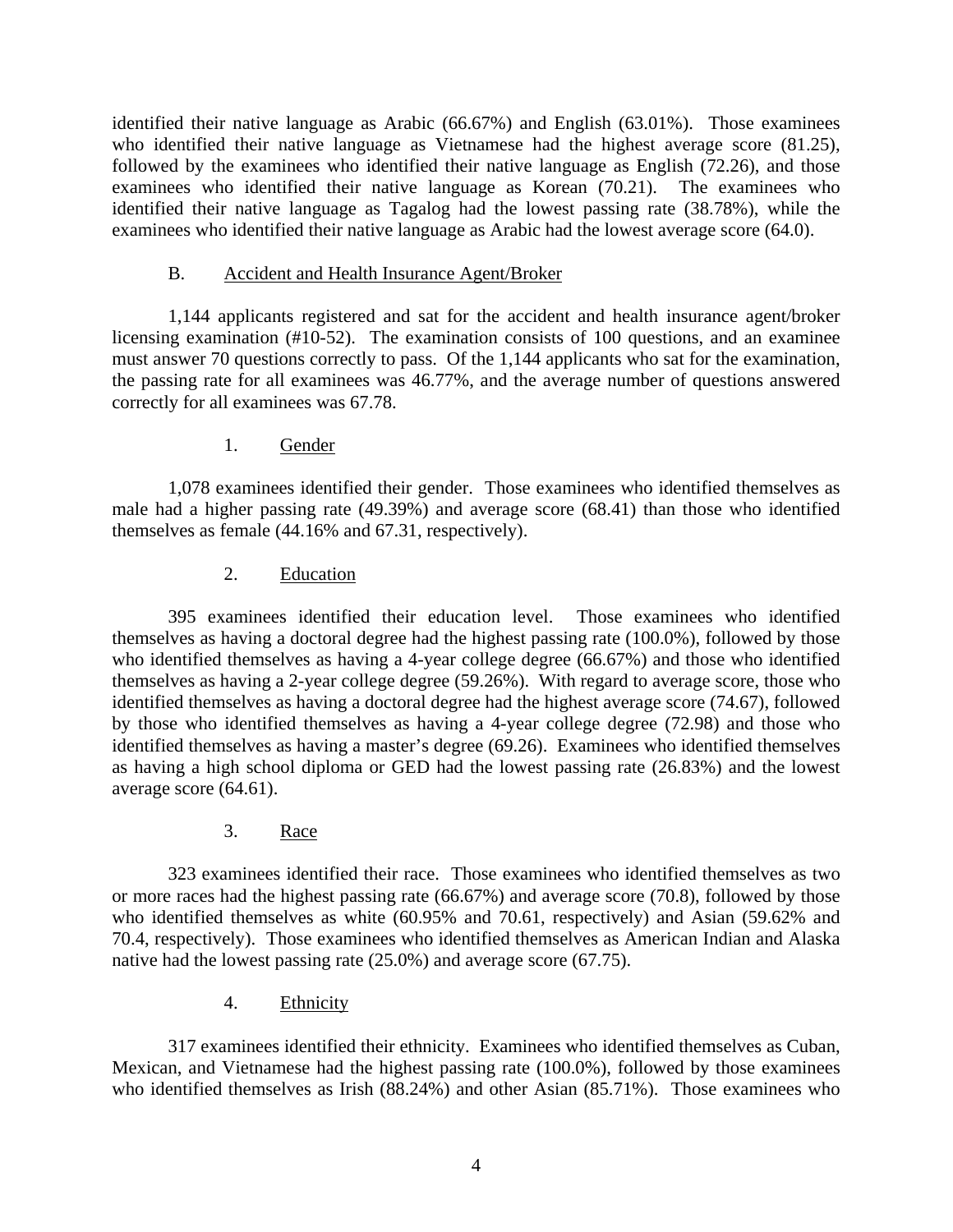identified themselves as Irish had the highest average score (79.06), followed by the examinee who identified himself or herself as Vietnamese (79.0) and those examinees who identified themselves as other Asian (76.43). Examinees who identified themselves as Filipino had the lowest passing rate (25.0%), while the examinees who identified themselves as English had the lowest average score (63.73).

## 5. Native Language

 372 examinees identified their native language. The examinees who identified their native languages as Arabic and German had the highest passing rate (100.0%), followed by the examinees who identified their native language as Chinese (60.0%) and English (56.79%). The examinee who identified his or her native language as Arabic also had the highest average score (82.0), followed by those examinees who identified their native language as German (76.0) and the examinees who identified their native language as Tagalog (71.67). Those examinees who identified their native languages as Italian, Korean, and Tagalog had the lowest passing rate (33.33%), while the examinees who identified their native language as Italian had the lowest average score (60.33).

## C. Property and Casualty Insurance Agent

 1,420 applicants registered to take the property and casualty insurance agent licensing examination (#10-53). However, only 1,419 applicants sat for the examination. The examination consists of 150 questions, and an examinee must answer 105 questions correctly to pass. Of the 1,419 applicants who sat for the examination, the passing rate for all examinees was 36.76%, and the average number of questions answered correctly for all examinees was 99.48.

1. Gender

 1,365 examinees identified their gender. Those examinees who identified themselves as male had a higher passing rate (43.35%) and average score (101.42), than those who identified themselves as female (30.97% and 97.9, respectively).

2. Education

 723 examinees identified their education level. The examinee who identified himself or herself as having a doctoral degree had the highest passing rate (100.0%) and average score (124.0), followed by those examinees who identified themselves as having a master's degree (54.84% and 106.19, respectively) and those who identified themselves as having a 4-year college degree (54.4% and 104.87, respectively). Those examinees who identified themselves as having some college had the lowest passing rate (22.47%), while the examinees identifying themselves as having a high school diploma or GED had the lowest average score (95.83).

3. Race

 625 examinees identified their race. Those examinees who identified themselves as white had the highest passing rate (43.29%), followed by those who identified themselves as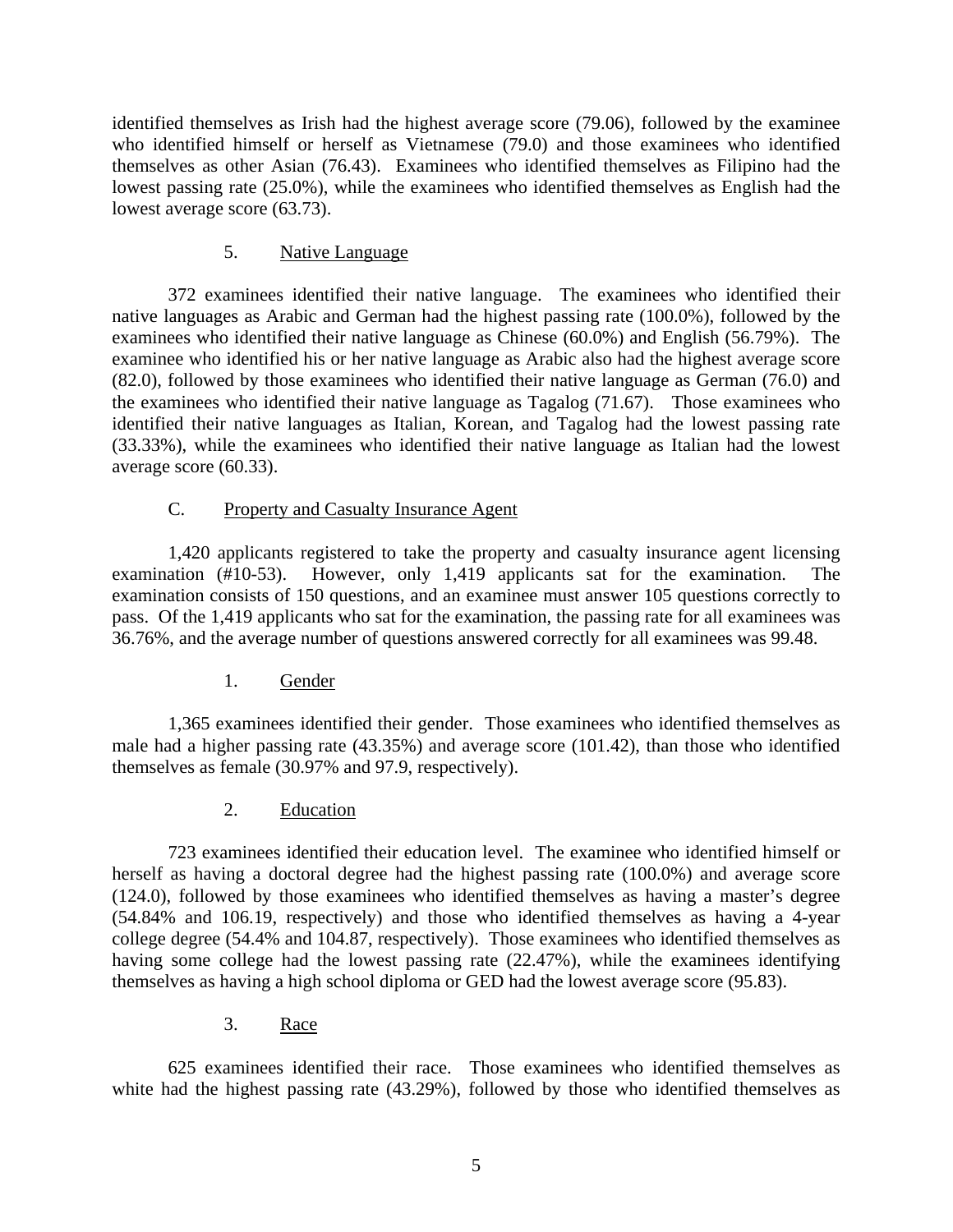black or African American (32.26%) and those who identified themselves as two or more races (28.57%). Further, those examinees who identified themselves as white also had the highest average score (102.09), followed by those who identified themselves as two or more races and black or African American (99.0) and those who identified themselves as Asian (95.28). The examinees who identified themselves as American Indian and Alaska native had the lowest passing rate (14.29%) and average score (84.71).

## 4. Ethnicity

 615 examinees identified their ethnicity. The examinees who identified themselves as Scottish had the highest passing rate (66.67%), followed by those who identified themselves as German (61.11%) and those who identified themselves as other European (53.85%). The examinees who identified themselves as Scottish had the highest average score (111.0), followed by those who identified themselves as German (108.33) and Polish (103.07). The examinees who identified themselves as Puerto Rican had the lowest passing rate (7.69%) and average score (88.23).

## 5. Native Language

698 examinees identified their native language. The examinees who identified their native language as Polish had the highest passing rate (66.67%), followed by those who identified their native language as Korean (50.0%) and English (42.14%). The examinees who identified their native language as Polish also had the highest average score (113.0), followed by the examinees who identified their native language as Korean (102.5) and English (101.9). The examinee who identified his or her native language as German had the lowest passing rate (0.0%), while the examinees who identified their native language as Spanish had the lowest average score (91.98).

## D. Personal Lines Insurance Agent/Broker

 1,451 applicants registered and sat for the personal lines insurance agent/broker licensing examination (#10-54). The examination consists of 100 questions, and an examinee must answer 70 questions correctly to pass. Of the 1,451 applicants who sat for the examination, the passing rate for all examinees was 49.69%, and the average number of questions answered correctly for all examinees was 69.47.

## 1. Gender

 1,212 examinees identified their gender. Those examinees who identified themselves as male had a higher passing rate (52.08%) and average score (69.32) than those examinees who identified themselves as female (40.34% and 67.18, respectively).

#### 2. Education

 559 examinees identified their education level. Those examinees who identified themselves as having a master's degree had the highest passing rate (62.5%), followed by those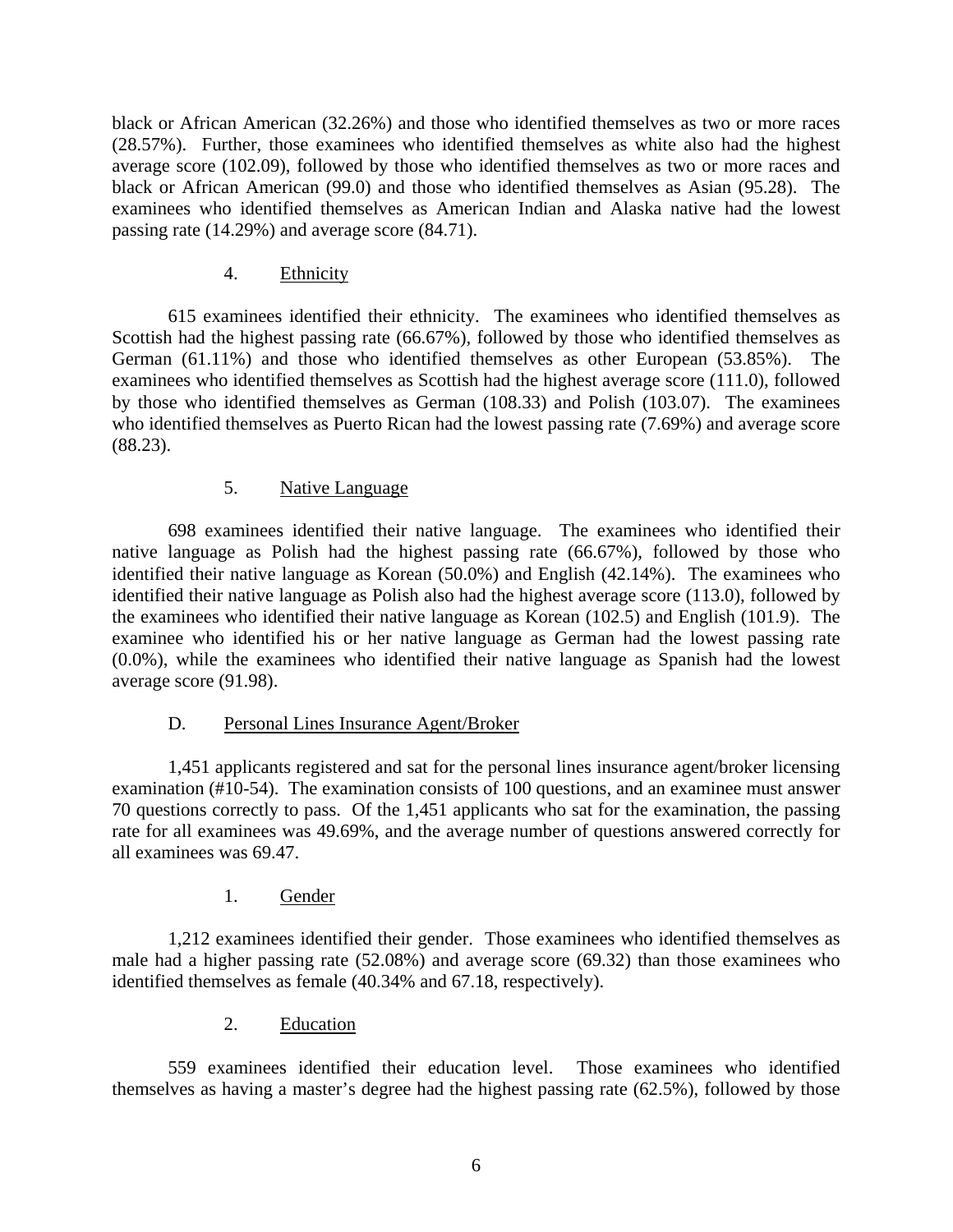who identified themselves as having a 4-year college degree (50.92%) and a 2-year college degree (43.06%). Those examinees who identified themselves as having a master's degree also had the highest average score (70.25), followed by those who identified themselves as having a 4-year college degree (69.55) and some college (67.9). Those examinees who identified themselves as having a high school diploma or GED had the lowest passing rate (27.34%), While those examinees who identified themselves as having a doctoral degree had the lowest average score (63.0).

#### 3. Race

 463 examinees identified their race. The examinees who identified themselves as two or more races had the highest passing rate (53.85%), followed by those examinees who identified themselves as Asian (50.0%) and white (43.89%). The examinees who identified themselves as two or more races also had the highest average score (70.54), followed by those who identified themselves as white (68.03) and American Indian and Alaska native (66.0). The examinee who identified himself or herself as American Indian and Alaska native had the lowest passing rate (0.0%), while those who identified themselves as black or African American had the lowest average score (64.43).

#### 4. Ethnicity

 444 examinees identified their ethnicity. Those examinees who identified themselves as Cuban and French had the highest passing rates (100.0%), followed by those who identified themselves as German (77.78%), and those who identified themselves as Dutch and other European (66.67%). The examinees who identified themselves as French had the highest average score (75.33), followed by the examinee who identified himself or herself as Cuban (75.0) and the examinees who identified themselves as German (74.44). The examinees who identified themselves as Scottish, Swedish, and Korean had the lowest passing rate (0.0%), while the examinee who identified himself or herself as Swedish had the lowest average score (61.0).

#### 5. Native Language

 542 examinees identified their native language. The examinees who identified their native language as French and German had the highest passing rate (100.0%), followed by those examinees who identified their native language as Chinese (75.0%) and Polish (66.67%). The examinee who identified his or her native language as French also had the highest average score (81.0), followed by those examinees who identified their native language as Polish (76.67) and Chinese (72.25). The examinees who identified their native language as Italian, Tagalog, and Russian had the lowest passing rate (0.0%), while the examinees who identified their native language as Russian had the lowest average score (55.0).

#### E. Life, Accident, and Health Insurance Agent/Broker

 10,719 applicants registered to take the life, accident, and health insurance licensing examination (#10-55). However, only 10,716 applicants sat for the examination. The examination consists of 150 questions, and an examinee must answer 105 questions correctly to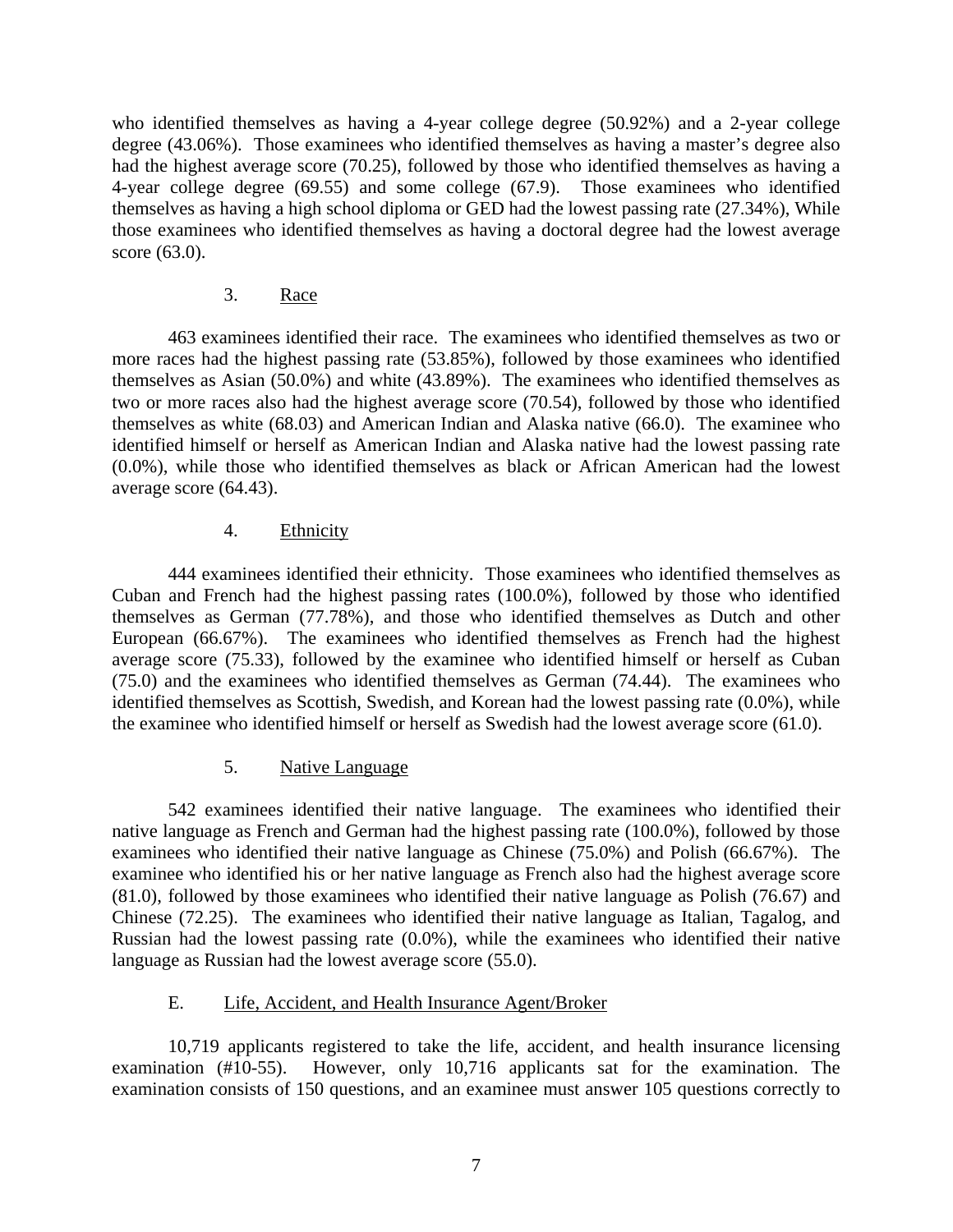pass. Of the 10,716 applicants who sat for the examination, the passing rate for all examinees was 56.96%, and the average number of questions answered correctly for all examinees was 105.68.

#### 1. Gender

 10,083 examinees identified their gender. Those examinees who identified themselves as male had a higher passing rate (59.28%) and average score (106.37) than those examinees who identified themselves as female (54.42% and 104.97, respectively).

#### 2. Education

 5,067 examinees identified their education level. Those examinees who identified themselves as having a doctoral degree had the highest passing rate (80.33%), followed by those who identified themselves as having a master's degree (78.6%) and a 4-year college degree (68.52%). Those examinees who identified themselves as having a masters degree had the highest average score (114.81), followed by those who identified themselves as having a doctoral degree (114.79) and 4-year college degree (109.51). Those who identified themselves as having a high school diploma or GED had the lowest passing rate and average score (46.67% and 101.71, respectively).

## 3. Race

 4,520 examinees identified their race. Those examinees who identified themselves as white had the highest passing rate (68.6%), followed by those who identified themselves as native Hawaiian and other Pacific (66.67%), and two or more races (62.6%). Those examinees who identified themselves as native Hawaiian and other Pacific had the highest average score (112.22), followed by those who identified themselves as white (109.79) and those who identified themselves as Asian (106.52). Further, those examinees who identified themselves as American Indian and Alaska native had the lowest passing rate (30.0%) and average score (98.25).

#### 4. Ethnicity

 4,145 examinees identified their ethnicity. Those examinees who identified themselves as Cuban had the highest passing rate (91.67%), followed by those who identified themselves as Scottish (81.48%) and Polish (80.0%). Those examinees who identified themselves as Cuban also had the highest average score (114.25), followed by those who identified themselves as Polish (112.82) and Scottish (112.67). Those examinees who identified themselves as Vietnamese had the lowest passing rate (28.57%) and those examinees who identified themselves as other Hispanic or Latino had the lowest average score (100.49).

#### 5. Native Language

4,809 examinees identified their native language. Those examinees who identified their native language as German had the highest passing rate (66.67%), followed by those who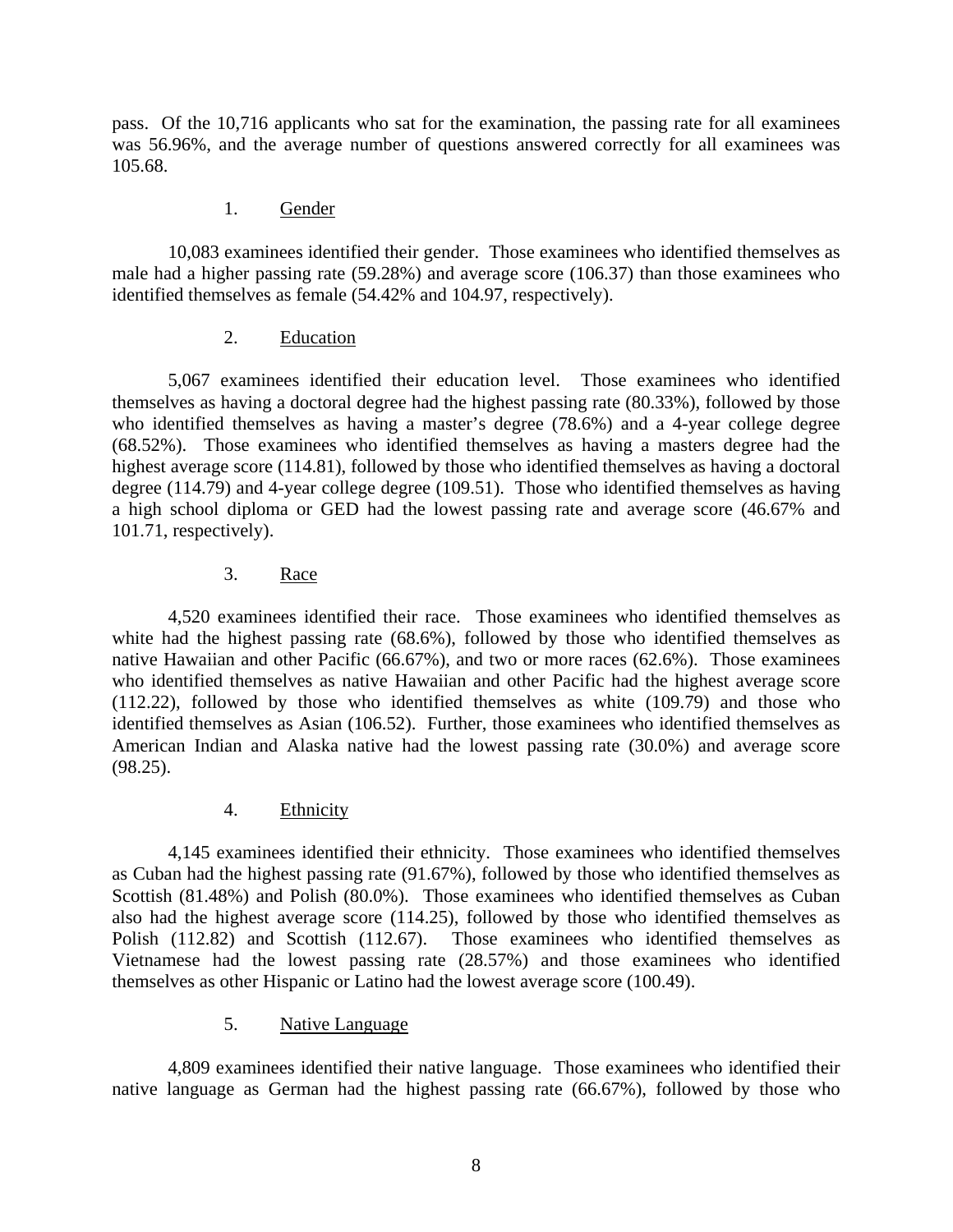identified their native language as English (66.36%) and Korean (62.5%). The examinees who identified their native language as Vietnamese had the highest average score (110.4), followed by those who identified their native language as English (109.07), and Korean (108.25). The examinees who identified their native language as Spanish had the lowest passing rate (38.77%) and average score (98.59).

#### F. Bail Bond Agent

 51 applicants registered and sat for the bail bond agent licensing examination (#10-59). The examination consists of 60 questions, and an examinee must answer 42 questions correctly to pass. The passing rate for all examinees was 66.67%, and the average number of questions answered correctly was 43.61.

#### 1. Gender

 47 examinees identified their gender. Those examinees who identified themselves as male had a higher passing rate (71.43%) and average score (44.97) than those who identified themselves as female (66.67% and 42.08, respectively).

## 2. Education

 22 examinees identified their education level. The examinees who identified themselves as having a 2-year college degree had the highest passing rate (100.0%), followed by the examinees who identified themselves as having some college (85.71%) and a high school diploma or GED (57.14%). Those examinees who identified themselves as having some college, had the highest average score (46.43), followed by those who identified themselves as having a 2-year college degree (46.25) and a 4-year college degree (46.0). The examinees who identified themselves as having a 4-year college degree and a masters degree had the lowest passing rate (50.0%), while those examinees who identified themselves as having a masters degree had the lowest average score (41.0).

#### 3. Race

 21 examinees identified their race. The examinees who identified themselves as white had the highest passing rate (78.95%) and average score (46.0), while the examinees who identified themselves as black or African American had the lowest passing rate (50.0%) and average score (43.0).

## 4. Ethnicity

 18 examinees identified their ethnicity. The examinees who identified themselves as Puerto Rican or other Hispanic or Latino had the highest passing rate (100.0%), followed by those examinees who identified themselves as American/Canadian (83.33%), and Italian (71.43%). Those examinees who identified themselves as Puerto Rican had the highest average score (51.0), followed by those who identified themselves as American/Canadian (46.17), and other Hispanic or Latino (45.0). Those examinees identifying themselves as Irish had the lowest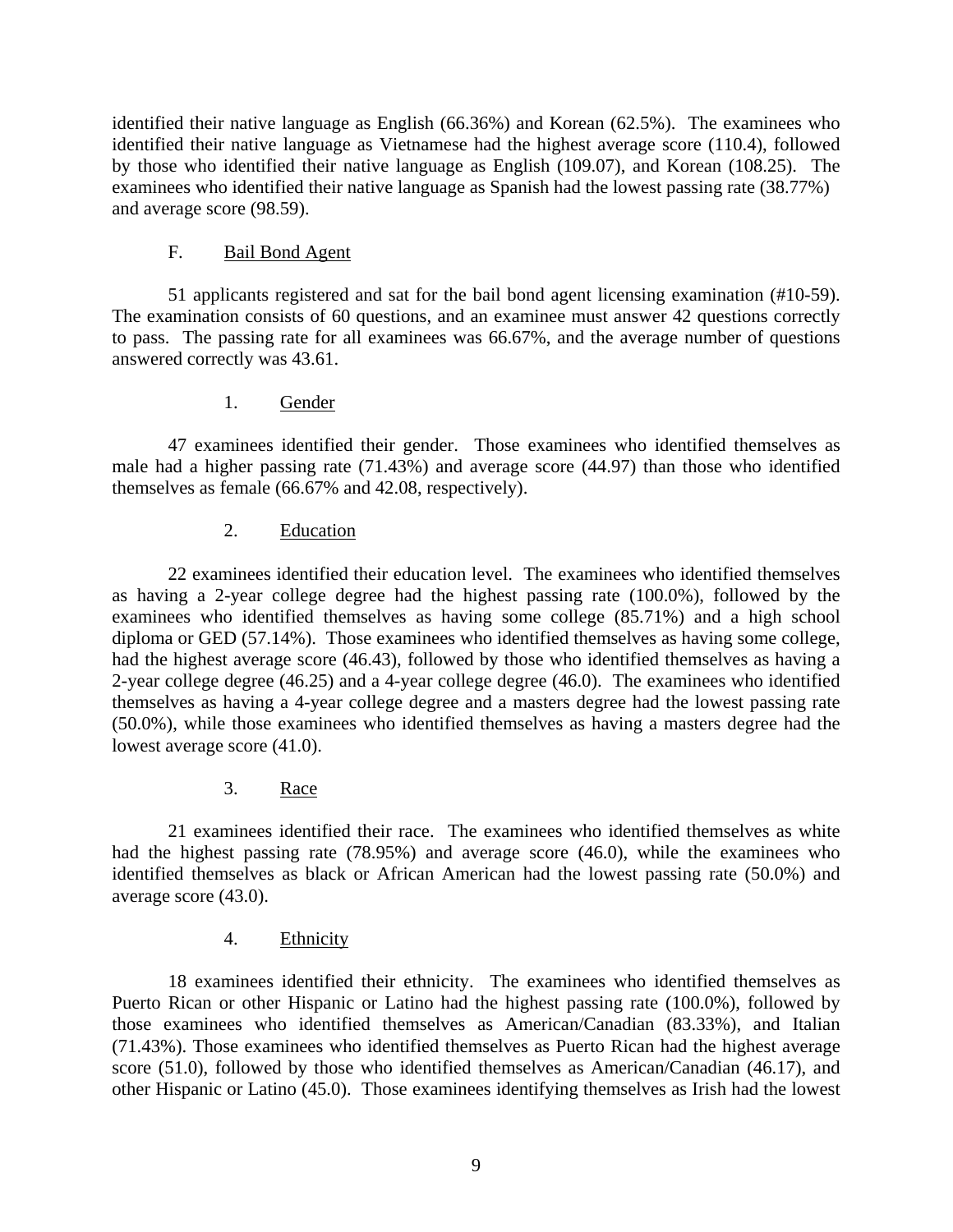passing rate (50.0%) and those who identified themselves as Italian had the lowest average score (44.43).

## 5. Native Language

 21 examinees identified their native language. The examinees identifying their native language as Spanish had the highest passing rate (100.0%) and average score (51.0). Those examinees identifying their native language as English had the lowest passing rate (73.68%) and average score (45.05).

## G. Mortgage Guaranty Agent

 One applicant registered and sat for the mortgage guaranty agent licensing examination (#10-60). The examination consists of 40 questions, and an examinee must answer 28 questions correctly to pass. The passing rate for this examinee was 100.0%, and the number of questions answered correctly was 33.0.

1. Gender

This examinee identified herself as female.

2. Education

This examinee identified her education level as a 4-year college degree.

3. Race

This examinee identified her race as white.

4. Ethnicity

This examinee declined to identify her ethnicity.

5. Native Language

This examinee identified her native language as English.

H. Life Insurance Agent/Broker – Spanish

 941 applicants registered and sat for the Spanish version of the life insurance agent/broker licensing examination (#10-75). The examination consists of 100 questions, and an examinee must answer 70 questions correctly to pass. Of the 941 applicants who sat for the examination, the passing rate for all examinees was 12.75%, and the average number of questions answered correctly for all examinees was 58.15.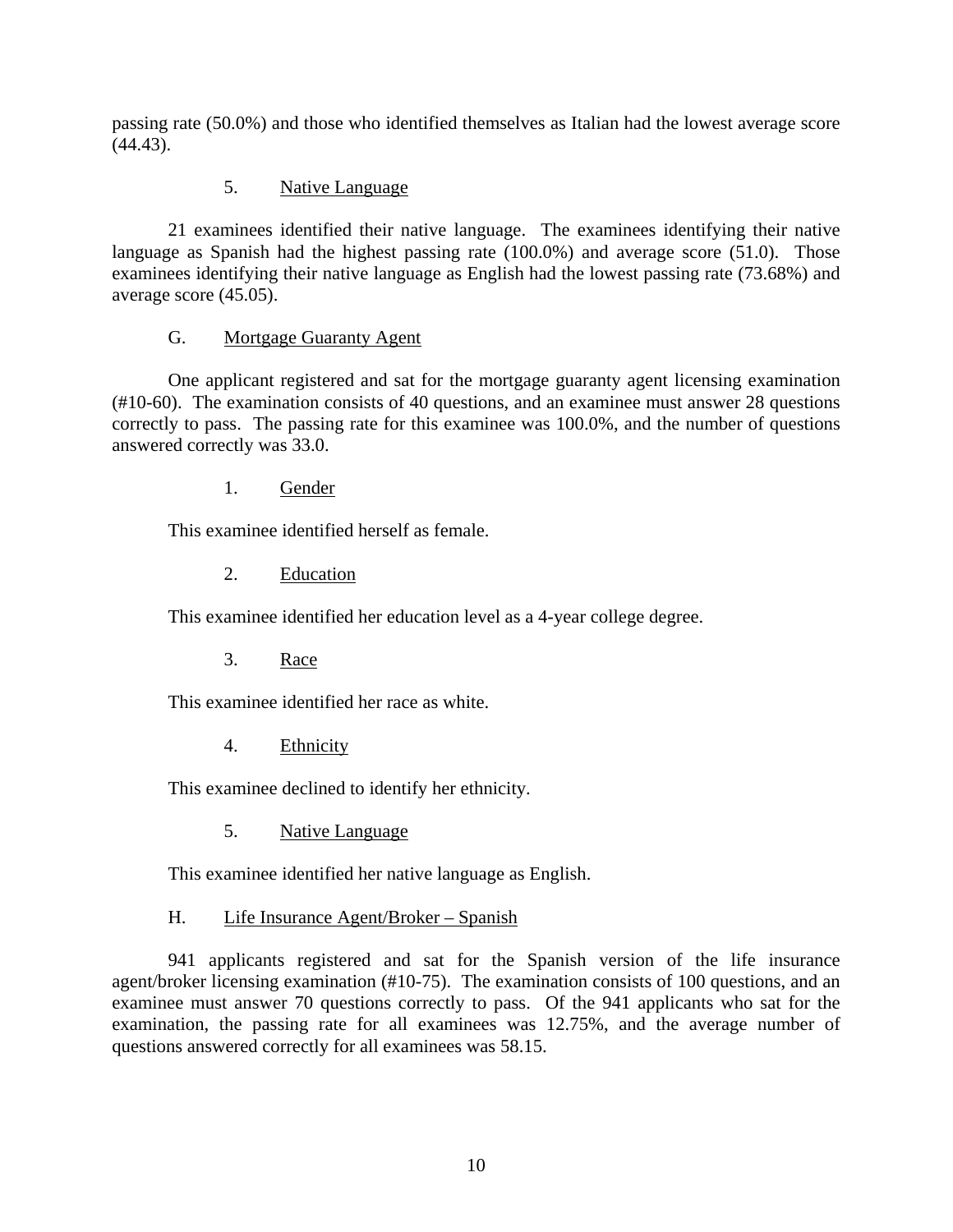#### 1. Gender

 891 examinees identified their gender. Those examinees whom identified themselves as female had a higher passing rate (13.9%) and average score (58.59) than those whom identified themselves as male (11.85% and 58.08, respectively).

2. Education

 135 examinees identified their education level. Those examinees who identified themselves as having a 2-year college degree had the highest passing rate (30.0%), followed by those who identified themselves as having a high school diploma or GED (14.71%), or some college (14.29%). Those examinees who identified themselves as having a 4-year college degree had the highest average score (60.77), followed by those who identified themselves as having some college (58.71), and a masters degree (58.0). Examinees who identified themselves as having a masters degree had the lowest passing rate (0.0%), while those examinees who identified themselves as having a high school diploma or GED had the lowest average score (54.59).

#### 3. Race

 61 examinees identified their race. The examinees who identified themselves as two or more races had the highest passing rate (44.4%) and average score (66.56), followed by those who identified themselves as white (14.58% and 58.27, respectively). Those examinees who identified themselves as American Indian and Alaska native or black or African American had the lowest passing rate (0.0%), while the examinees identifying themselves as black or African American had the lowest average score (56.33).

#### 4. Ethnicity

 130 examinees identified their ethnicity. Those examinees who identified themselves as Mexican had the highest passing rate (33.33%), followed by those who identified themselves as other Hispanic or Latino (15.32%). Examinees identifying themselves as Cuban had the highest average score (60.00), followed by those who identified themselves as other Hispanic or Latino (57.79), or Mexican (49.0). Those examinees identifying themselves as American/Canadian and Cuban had the lowest passing rate (0.0%), while those examinees identifying themselves as American/Canadian had the lowest average score (43.0).

## 5. Native Language

Of the 191 examinees who identified their native language, 188 examinees identified their native language as Spanish, while the other three identified their native language as English. The examinees who identified their native language as Spanish had a 13.3% passing rate and an average score of 55.57. Those examinees who identified English as their native language did not pass this Spanish exam and had an average score of 58.33.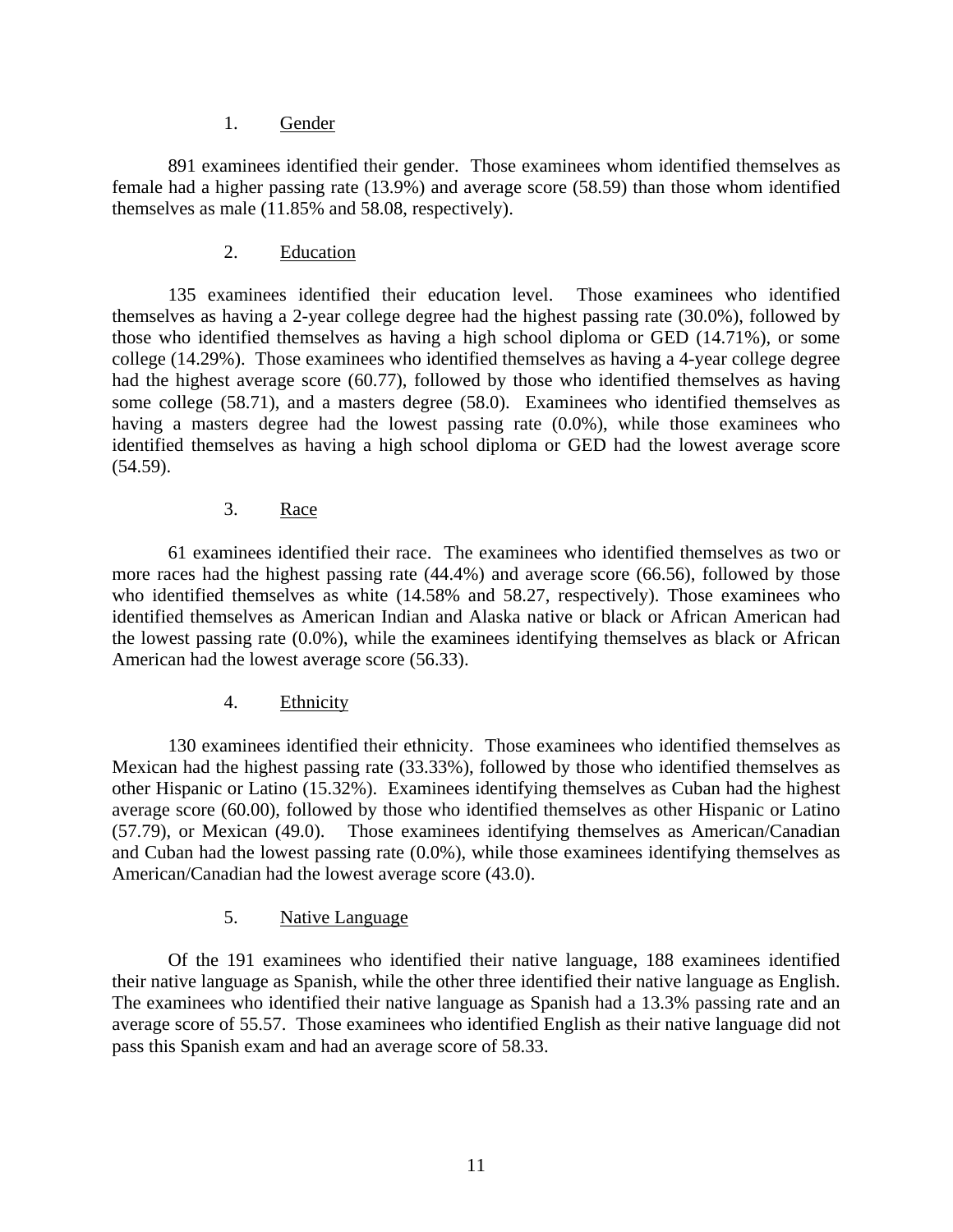#### I. Life, Accident, and Health Insurance Agent/Broker – Spanish

 Seven applicants registered and sat for the Spanish version of the life, accident, and health insurance agent/broker licensing examination (#10-77). The examination consists of 150 questions, and an examinee must answer 105 questions correctly to pass. Of the seven applicants who sat for the examination, the passing rate for all examinees was 14.29%. The average number of questions answered correctly for all examinees was 81.71.

## 1. Gender

 Seven examinees identified their gender. The four examinees who identified themselves as female had the highest passing rate (25%) and average score (85.0) compared to the examinees who identified themselves as male (0.0% and 77.33%, respectively).

## 2. Education

 Three examinees identified their education level. The examinees with a masters degree were the only examinees who passed the examination with a passing rate of 50.0% and an average score of 104.5. An examinee with some college did not pass the examination and had an average score of 68.0.

## 3. Race

 Three examinees identified their race. The examinees, who identified themselves as white, had a passing rate of 33.3% and an average score of 92.33.

#### 4. Ethnicity

 Only three examinees identified their ethnicity. The two examinees who identified themselves as Mexican had a passing rate of 50.0% and an average score of 104.5. The examinee who identified himself or herself as other Hispanic or Latino did not pass the examination and had an average score of 68.0.

5. Native Language

Only three examinees identified their native language. The examinees, who identified their native language as Spanish, had a passing rate of 33.33% and had an average score of 92.33.

#### J. Accident and Health Insurance Agent/Broker – Spanish

 Six applicants registered and sat for the Spanish version of the accident and health insurance agent/broker licensing examination (#10-76). The examination consists of 100 questions, and an examinee must answer 70 questions correctly to pass. None of the examinees passed the examination, and the average number of questions answered correctly for all examinees was 54.83.